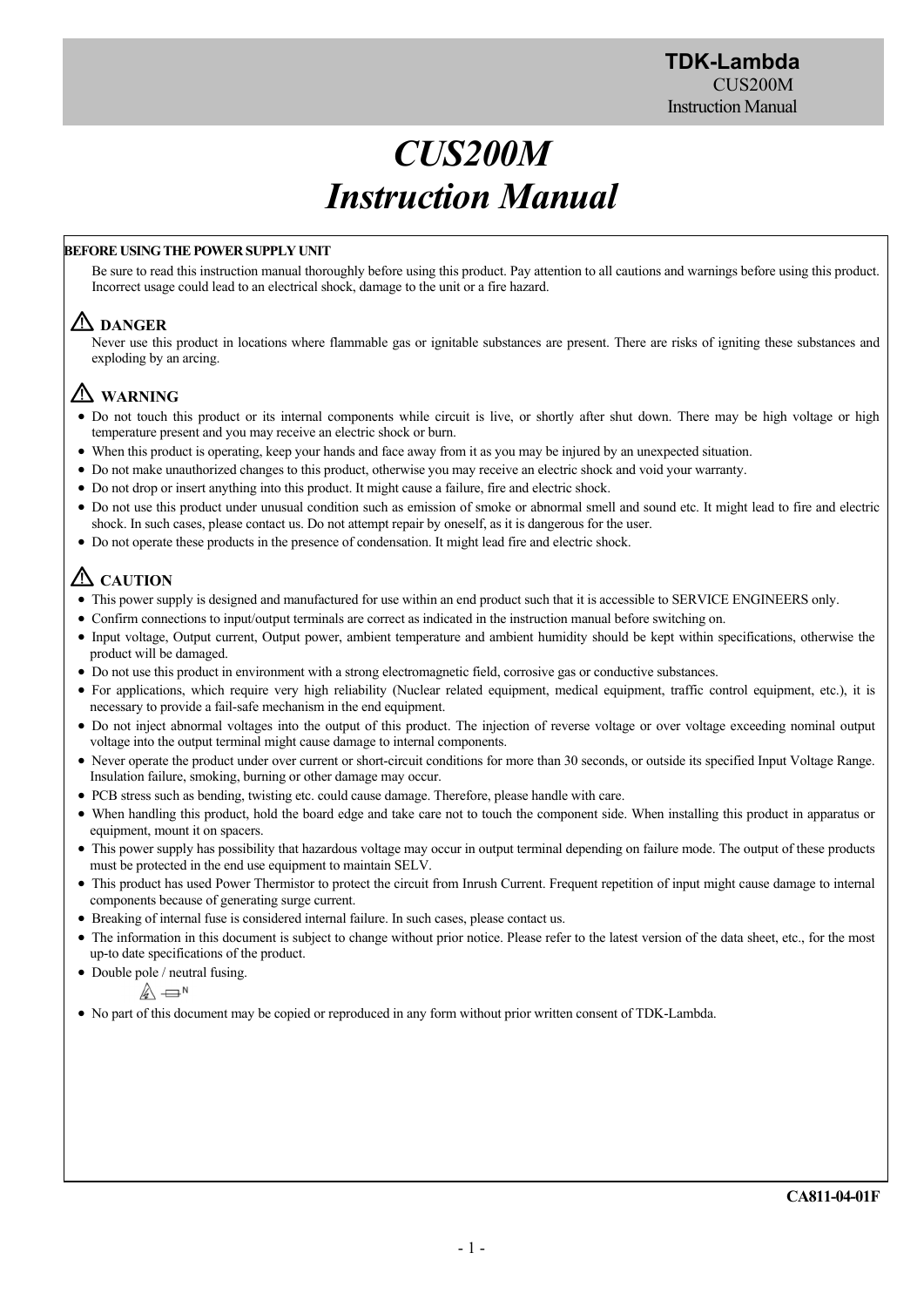**TDK-Lambda**  CUS<sub>200</sub>M Instruction Manual

## **1**.**Model name identification method**



| Option | <b>Description</b>            |  |  |  |
|--------|-------------------------------|--|--|--|
| blank  | Standard model.               |  |  |  |
|        | With chassis model.           |  |  |  |
|        | With chassis and cover model. |  |  |  |

# **2**.**Terminal Explanation**



- ① Mounting hole (hole diameter : φ3.5mm), This hole is not connected to Protective Earth of CN1.
- ② L : AC Input terminal Live line (Fuse in line.).
- ③ N : AC Input terminal Neutral line (Fuse in line.).
- $\overline{4}$  : Earth terminal.
- ⑤ Mounting hole (hole diameter : φ3.5mm), This hole is connected to Protective Earth of CN1. The mounting surface of the spacer should be within Max  $\phi$ 7mm.
- $\bullet$  Same as mounting hole  $\circ$ .
- ⑦ V-: Output Terminal -.
- ⑧ V+: Output Terminal +.
- ⑨ LED hole: Output monitoring indicator (Green color).
- ⑩ V.ADJ : Output voltage adjust trimmer. The output voltage rises when the trimmer is turned clockwise.
- ⑪ Same as mounting hole ○1 .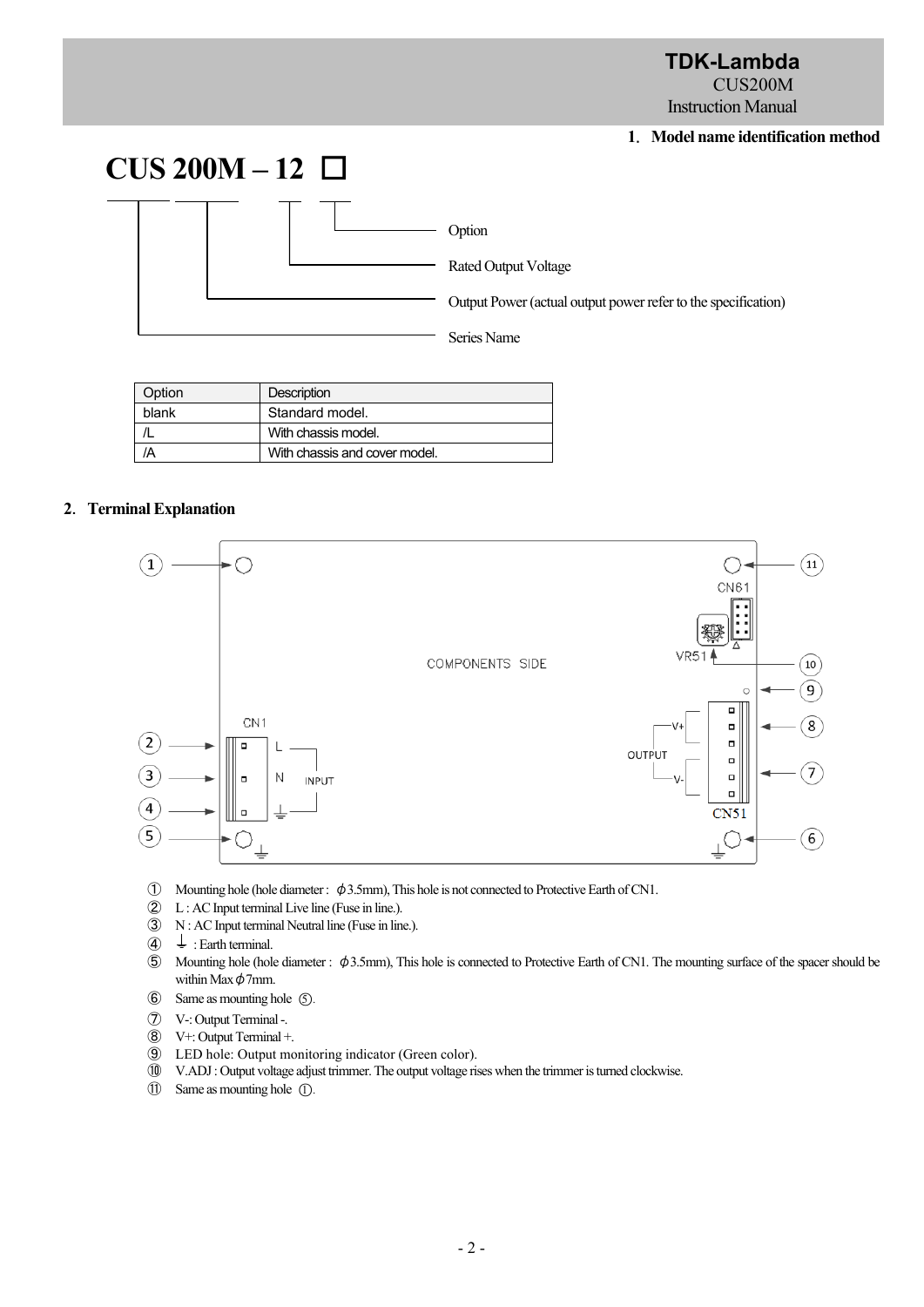**TDK-Lambda**  CUS<sub>200</sub>M Instruction Manual

| <b>CN61</b>                          | Pin No. | <b>Function</b>                                        |
|--------------------------------------|---------|--------------------------------------------------------|
|                                      |         | STBY+: Standby power + $(5V+)$ .                       |
|                                      | 2       | STBY-: Standby power - (5V-).                          |
| $\circ$<br>$\circ$                   | 3       | No connection.                                         |
| $\overline{z}$<br>$\circ$<br>$\circ$ | 4       | No connection.                                         |
| $\circ$<br>$\circ$                   |         | No connection.                                         |
|                                      | 6       | DC OK: Please refer to 4-12.                           |
|                                      | 7       | $R$ +: Remote ON/OFF terminal +. Please refer to 4-13. |
|                                      | 8       | R-: Remote ON/OFF terminal -. Please refer to 4-13.    |

Configuration and Function of CN61 is shown as below.

# **3. Terminal Connection Method**

Pay attention to the input wiring. If it is connected to wrong terminal, the power supply may be damaged.

- Input must be off when making connections.
- Connect  $\frac{1}{x}$  terminal of mounting hole to protective earth of the equipment.
- The output load line and input line shall be separated to improve noise sensitivity.
- Do not apply stress to PCB, when connecting or removing connectors.
- Do not apply stress to the components ( especially VR51 ) when connecting or removing connectors.
- Remote ON/OFF control lines shall be twisted or used shielded wires. Separate from load line.
- Use input/output connector (housing) specified by the table below.
- Housing, Terminal Pin and Tool are not included with this product. (Refer to the following)

| $m_{\rm P}$ or $v_{\rm P}$ or $v_{\rm P}$ control |         |                   |           |                |        |  |
|---------------------------------------------------|---------|-------------------|-----------|----------------|--------|--|
|                                                   | Model   | Connector         | Housing   | Terminal Pin   | Maker  |  |
| Input<br>CN1)                                     | CUS200M | B3P5-VH(LF)(SN)   | VHR-5N    | SVH-21T-P1.1   |        |  |
| Output<br>$\sqrt{\text{CN51}}$                    | CUS200M | B6P-VH(LF)(SN)    | VHR-6N    | SVH-41T-P1.1   | J.S.T. |  |
| Standby<br>CN61)                                  | CUS200M | B8B-PHDSS(LF)(SN) | PHDR-08VS | SPHD-001T-P0.5 |        |  |

Input/Output/Standby Connector & Housing & Terminal Pin

Hand Crimping Tool : YC160R,YC-930R,YC-610R (J.S.T.)

#### **4**.**Explanation of Function and Precautions**

### **4-1. Input Voltage Range**

Input voltage range is single phase 85-265VAC(47-63Hz). Input voltage, which is out of specification, might lead unit damage. For cases where conformance to various safeties required, described as 100-240VAC (50-60Hz). If input voltage is less than 115VAC, output power need to be derated.

Derating curve for standard CUS200M



| <b>INPUT VOLTAGE</b> | MOUNTING A, B, C, D, E |  |  |
|----------------------|------------------------|--|--|
| (VAC)                | $LOAD$ $%$             |  |  |
| 85                   | 80                     |  |  |
| $115 - 265$          | 100                    |  |  |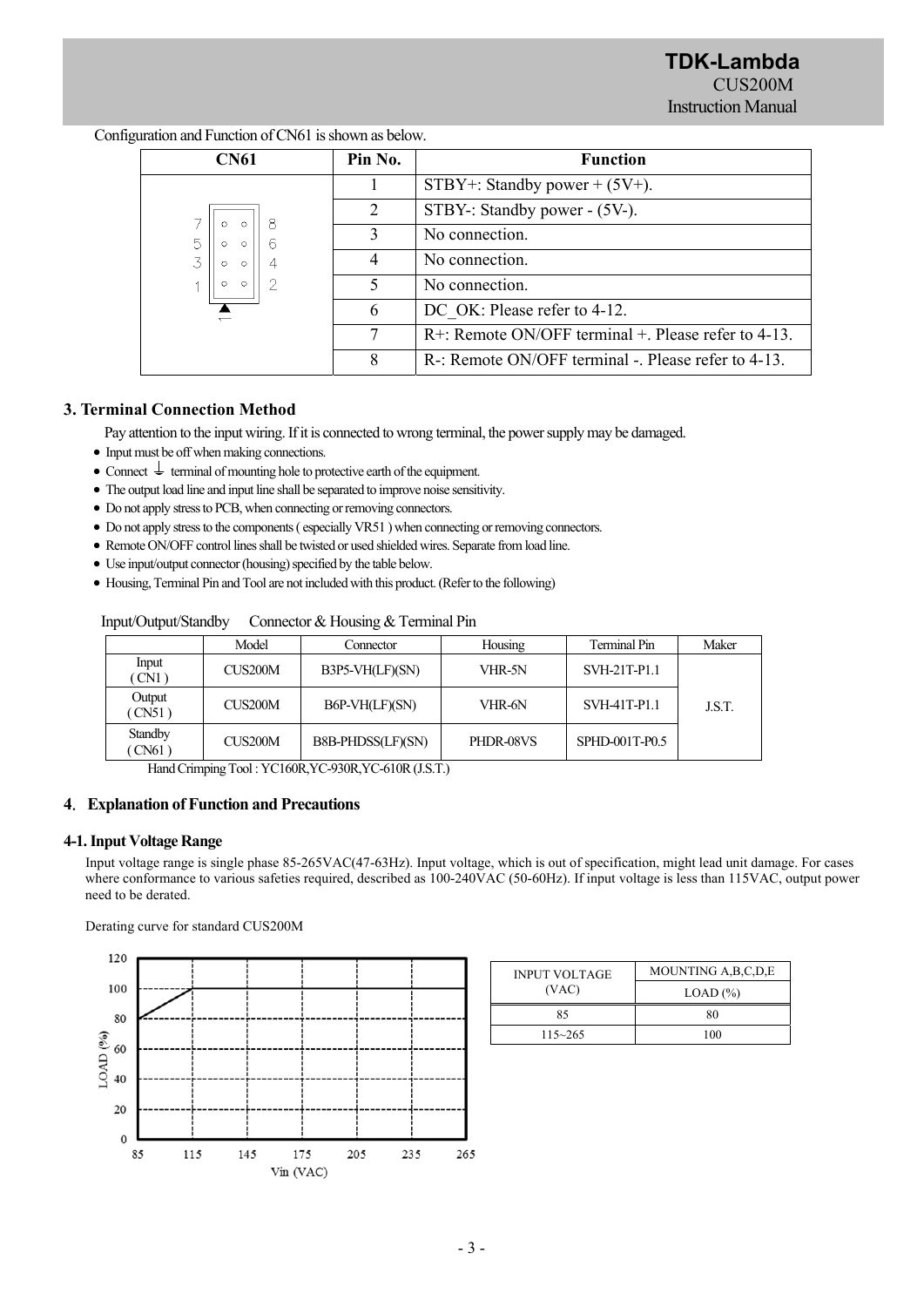# **TDK-Lambda**   $CI$ <sub>IS200</sub>M Instruction Manual

## **4-2. Output Voltage Range**

Output voltage is set the rated value at shipment. V.ADJ trimmer (VR51) can adjust the output voltage within the range. Output voltage range refers to the specification. To turn the trimmer clockwise, the output voltage will be increased. Take note when the output voltage is increased excessively, over voltage protection (OVP) function may be triggered and voltage will be shut down. Furthermore, when increasing the output voltage reduce the output current so as not to exceed the maximum output power.

### **4-3. Inrush Current**

These products equipped Power thermistor to limit the inrush Current. Higher current will flow at higher ambient temperature or re-input condition. Please select input switch and fuse carefully with the high temperature and re-input the power condition. The Inrush Current value is under cold start at 25℃ in the specification.

### **4-4. Over Voltage Protection (OVP)**

The OVP function (Inverter shut down method, manual reset type) is provided. Please refer to its specification for OVP range. When OVP triggers, the output will be shut down. In addition, the setting value of OVP is fixed and not adjustable. Pay attention not to apply higher voltage externally to the output terminal to avoid unit failure. In case of inductive load, put protective diode in series to the output power line. Two methods to recovery form OVP:

- Turn off the input of power supply for a few minutes, and then re-input.
- Remote OFF, and then remote ON again. (Refer to 4-13.)

## **4-5. Over Current Protection (OCP)**

These products provide the Hiccup mode with automatic recovery. OCP function operates when the output current exceeds 105% of maximum DC output current of specification. The outputs will be automatically recovered when the overload condition is canceled, however the outputs may be latched off when shorted condition happens. Never operate the unit under over current or shorted conditions for more than 30seconds, which may leads damage or insulation failure. OCP setting is fixed and not to be adjusted externally.

### **4-6. Output Ripple & Noise**

The standard specification for maximum ripple value is measured according to measurement circuit specified as below. When load lines are longer, ripple will becomes larger. In this case, electrolytic capacitor, film capacitor, etc. might be necessary to use across the load terminal. The output ripple cannot be measured accurately if the probe ground lead of oscilloscope is too long.



#### **4-7. Series Operation**

For series operation, either method (A) or (B) is possible.



withstand each power supply output voltage.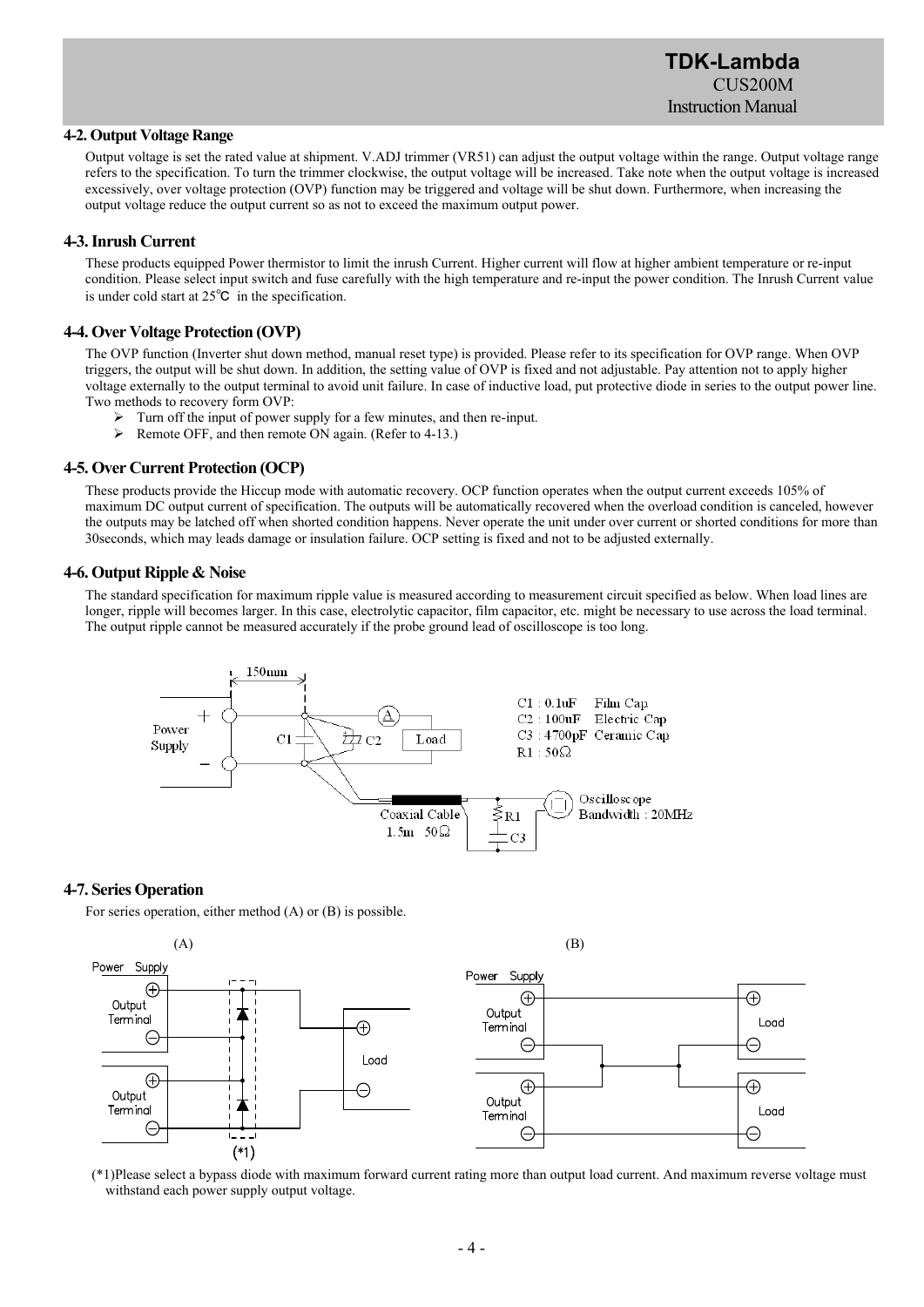# **4-8. Parallel Operation**

For parallel operation, method (B) is possible

(A) To increase the output current is not possible.



(B) To use as Back-up Power Supply

 1. Adjust the output voltage of each power supply to be the same. 2. Set power supply output voltage higher by the forward voltage drop (Vf) of diode.

Use within the specification for output voltage and output power.



#### **4-9. Isolation Test**

Isolation resistance between Output and  $\frac{1}{\epsilon}$  is more than 100MΩat 500VDC. For safety operation, voltage setting of DC isolation tester must be done before the test. Ensure that the unit is fully discharged after the test.



# **4-10. Withstand Voltage Test**

These products are designed to withstand 4kVAC between input and output, 2kVAC between input and  $\frac{1}{\pi}$  and 1.5kVAC between output and  $\frac{1}{\epsilon}$  for 1 minute. When testing withstand voltage, set current limit of the withstand voltage test equipment to 20mA. The applied voltage must be gradually increased from zero to the testing value and then gradually decreased for shut down. When timer is used, the power supply may be damaged by high impulse voltage at timer switch on and off. Connect input and output as follows.

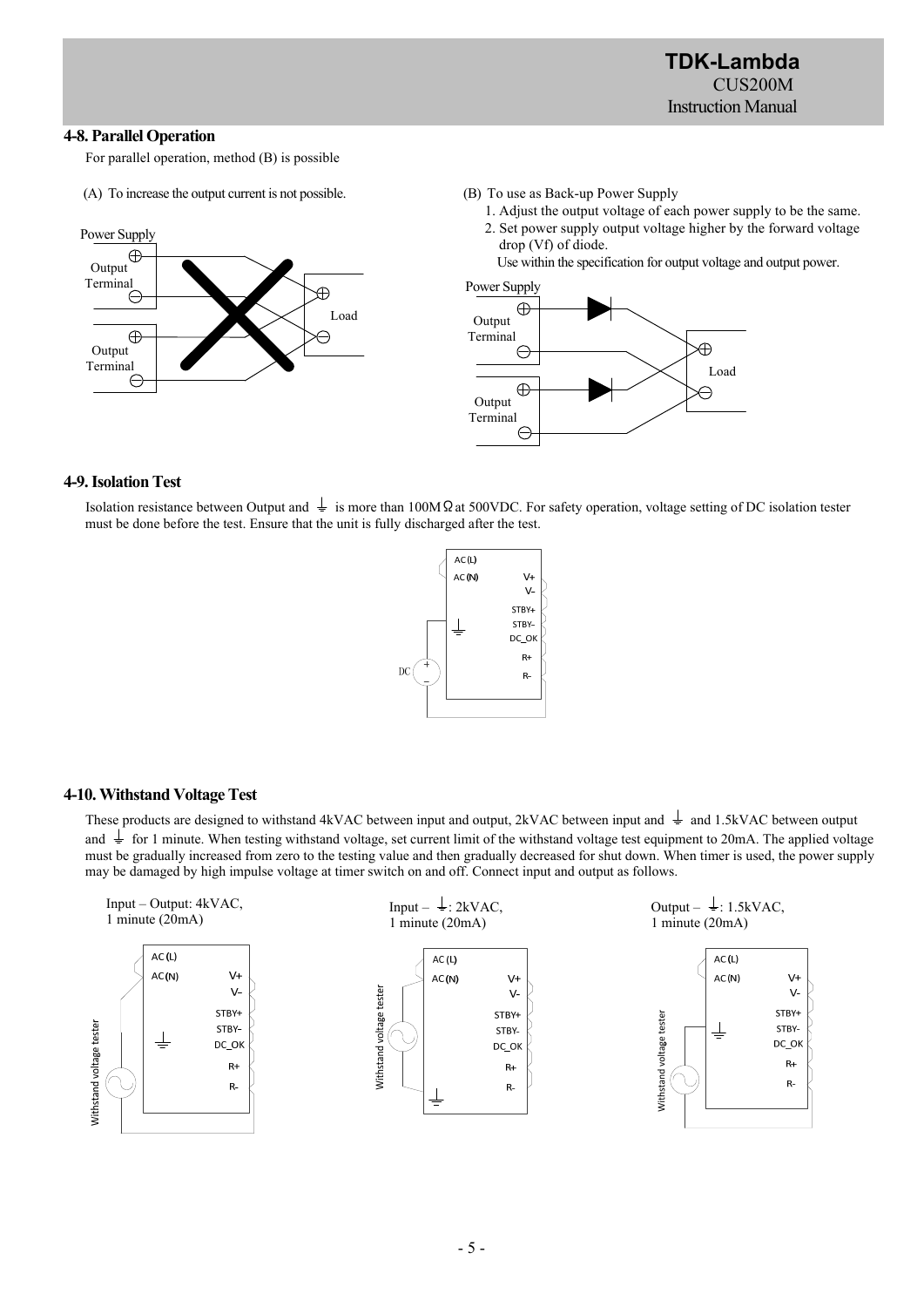# **4-11. Standby Power**

A fixed 5V standby power is provided through STBY+ and STBY- of CN61. And its maximum output current is 0.6A at convection cooling and 1A at forced air cooling. For CUS200M standard model, STBY- and V- are shorted together internally. If you want an insulated standby mode power, please contact TDK-Lambda Corporation.

# **4-12. DC\_OK Signal**

DC\_OK signal shows "High" level (4.5V~5V) to indicate power supply operating normal, and can source maximum 2mA current. When power supply stops operating, the signal will turn to "Low" level (0V~0.5V), and the maximum sink current is 1mA.

# **4-13. Remote ON/OFF Control**

 R- is for remote ON/OFF control function. Usually, a switch (relay, transistor etc.) is connected between R- and STBY- for remote ON/OFF control. Close the switch can shut down the main output without turning off the AC input. For CUS200M standard model, R+ is connected to STBY+ internally, not for customer using. If you have special requirement about remote ON/OFF control ( e.g. reverse control logic, insulation control etc.), please contact TDK-Lambda Corporation.



# **5. Mounting Directions**

# **5-1. Output Derating according to the Mounting Direction**

Recommended standard mounting direction is (A). Mounting direction (B)-(E) are also possible. Refer to the output derating below. Load (%) of derating curve indicates output power.



# **5-2. Output Derating**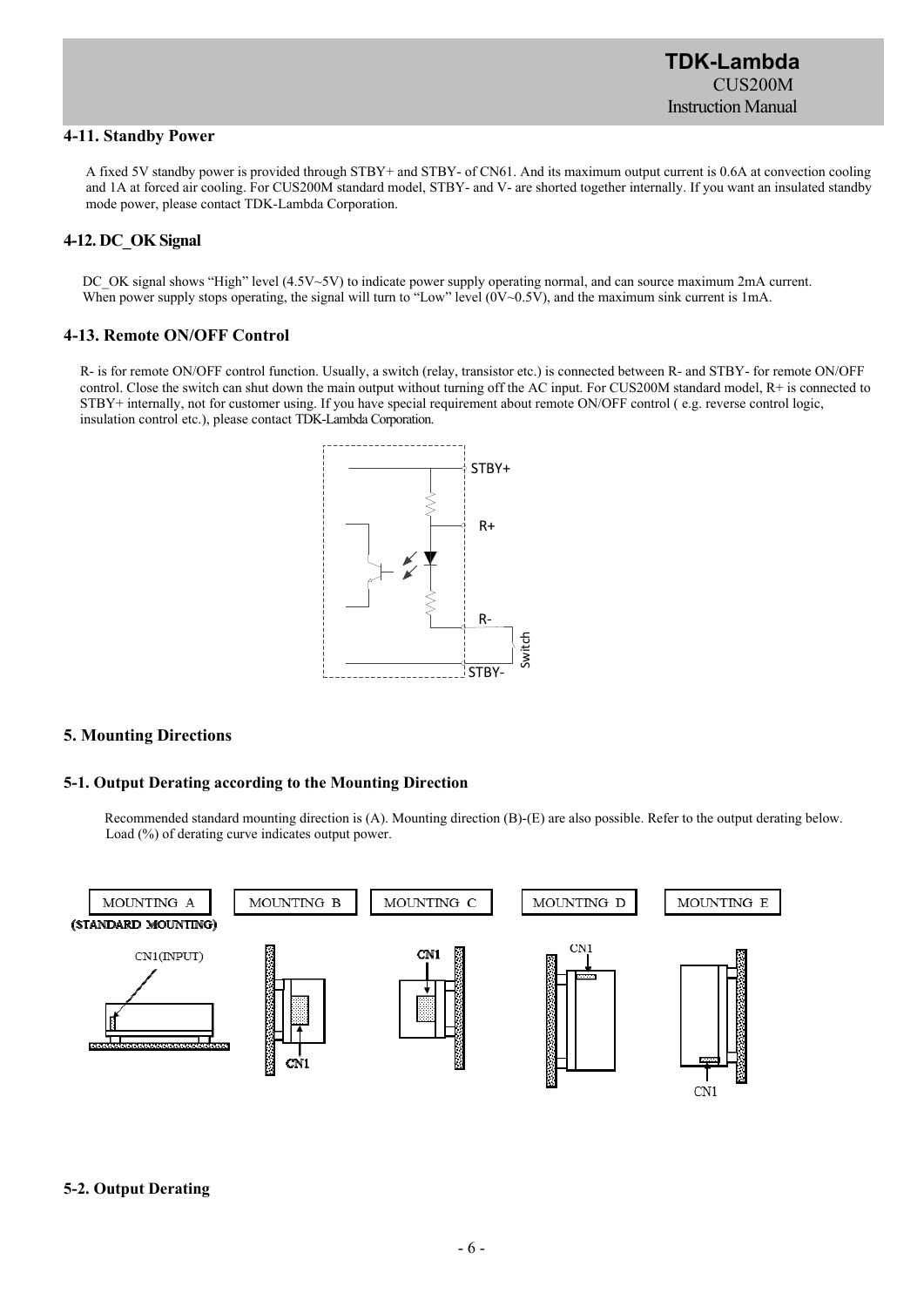Make sure that the specified temperature range is maintained.

# Convection cooling

|                  | <b>MOUNTING A,B</b> | MOUNTING C.D                  | <b>MOUNTING E (NOTE1)</b> |  |
|------------------|---------------------|-------------------------------|---------------------------|--|
| Ta $(^{\circ}C)$ | $LOAD$ $%$          | $LOAD$ $%$<br>100<br>80<br>60 | $LOAD$ $%$                |  |
| $-20 - +40$      | 100                 |                               | 100                       |  |
| 50               | 100                 |                               | 100                       |  |
| 60               | 75                  |                               | 75                        |  |
| 65               | 63                  | 50                            |                           |  |
| 70               | 50                  | 40                            | $\overline{\phantom{0}}$  |  |





## MODEL: CUS200M-12

| MOUNTING A,B<br>Ta $(^{\circ}C)$<br>$LOAD$ $%$<br>100<br>$-20 - +40$<br>50<br>100 |              | MOUNTING C,D |     | <b>MOUNTING E (NOTE1)</b> |  |
|-----------------------------------------------------------------------------------|--------------|--------------|-----|---------------------------|--|
|                                                                                   | $LOAD (\% )$ | $LOAD$ $%$   |     |                           |  |
|                                                                                   |              |              | 100 | 100                       |  |
|                                                                                   |              |              | 80  | 80                        |  |
| 60                                                                                | 75           |              | 60  | 60                        |  |
| 65                                                                                | 63           |              | 50  |                           |  |
| 70                                                                                | 50           |              | 40  | -                         |  |



Forced air cooling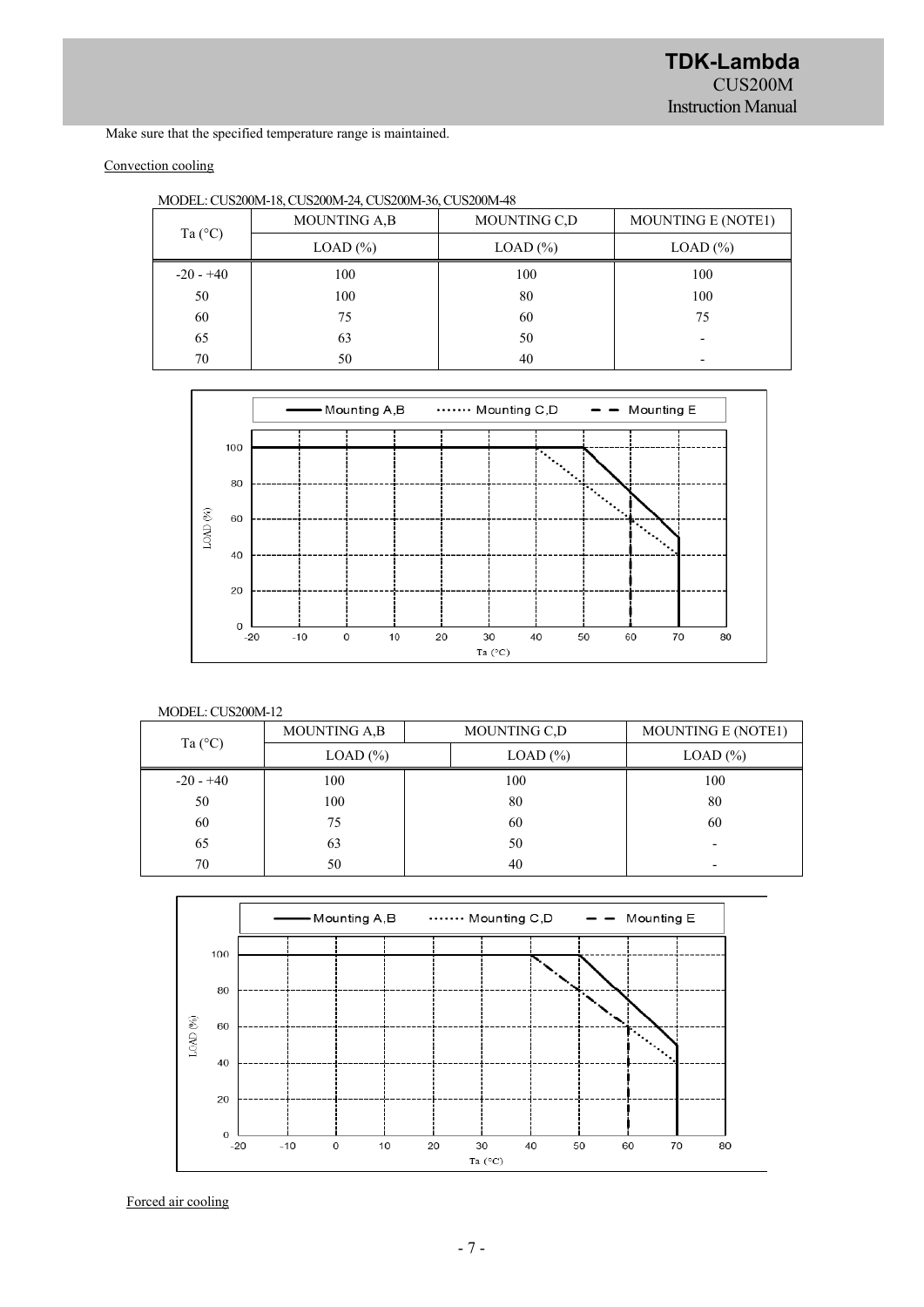#### **Minimum air velocity: 1.5m/s( Measured at components side of PCB, and air must flow through components side ).**



MODEL: CUS200M-12, CUS200M-18, CUS200M-24, CUS200M-36, CUS200M-48

#### **5-3. Mounting Method**

.

Insert the spacer (Max $\phi$ 7mm) of height more than 8mm to lift the unit. And use all mounting holes for the unit installation. The vibration spec is specified under this mounting condition. Keep enough space in the power supply surroundings and the upper area of components for convection cooling

(1) Mounting Holes size:  $4$  holes  $\phi$  3.5mm.



(2) Conditions to meet Isolation and Withstanding Voltage standard.

Keep 5mm space from the surfaces and sides of PCB. Especially, 8mm space is necessary from the solder surface. If the space is not enough, the specification of isolation or withstanding voltage will not be satisfied.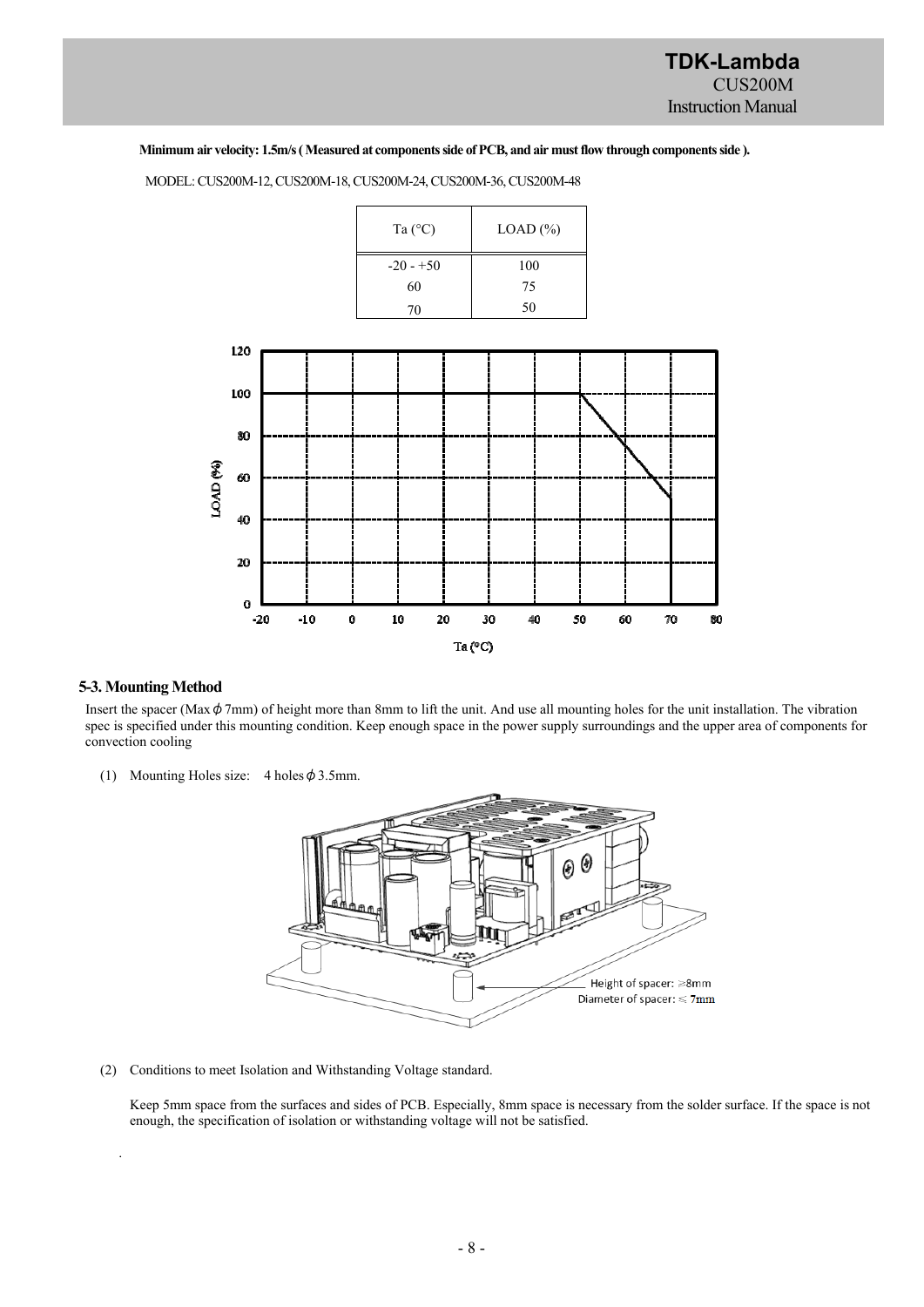

(3)  $\pm$  (Protective Earth) should be connected to the earth terminal of the equipment. Also the mounting hole are should be connected to the Chassis by metal spacer. If not, the conducted noise, radiation noise and output noise may increase. Please refer to below setup.



# **6. Wiring Method**

- (1) The output load line and input line shall be separated each other and twisted individually to improve noise.
- (2) Use all lines as thick and short as possible to made lower impedance.
- (3) Noise can be reduced by attaching a capacitor to the load terminals.
- (4) For safety and EMI considerations, connect  $\frac{1}{x}$  with the terminal of protective earth of equipment firmly.

# **7. External Fuse Rating**

Refer to the following fuse rating when selecting the external fuses that are to be used on input line. Surge current flows when line turns on. Have to use slow-blow or time-lag type fuse, not fast-blow fuse. Fuse rating is considered by in-rush current value at line turn-on. Do not select the fuse according to input current (RMS.) values under the actual load condition.

#### CUS200M series: 5A

#### **8. Before concluding that the unit is at fault**

- (1) Check if the rated input voltage is connected.
- (2) Check if the wiring of input and output is correct.
- (3) Check if the wire thickness is enough.
- (4) Check if the output current and output wattage dose not over specification.
- (5) Check if the output voltage adjust trimmer (V.ADJ) is properly adjusted. OVP might be triggered and output is shut down.
- (6) Check if the Remote ON/OFF control circuit is connected correctly.
- (7) Audible noise can be heard when input voltage waveform is not sinusoidal wave.
- (8) Audible noise can be heard during Dynamic-Load operation.
- (9) Ensure that a large capacitor is not connected across the output terminals. Please use within maximum capacitance shown below.

| Model                                                | $1200M - 1$<br>$\sim$ | $\text{Li}_\text{S200M-10}$ | - 200M-^ $^{\circ}$ | $\sim$<br>$200M -$<br>$\sim$ TM $\prime$<br>.36 | 200M-48, |
|------------------------------------------------------|-----------------------|-----------------------------|---------------------|-------------------------------------------------|----------|
| ∗terna.<br>capacitance<br>ex'<br>11331113<br>VIAXIL. | 10000uF               | 10000uF                     | 8000uF              | 3000uF<br>$\mathbf{r}$                          | 3000uI   |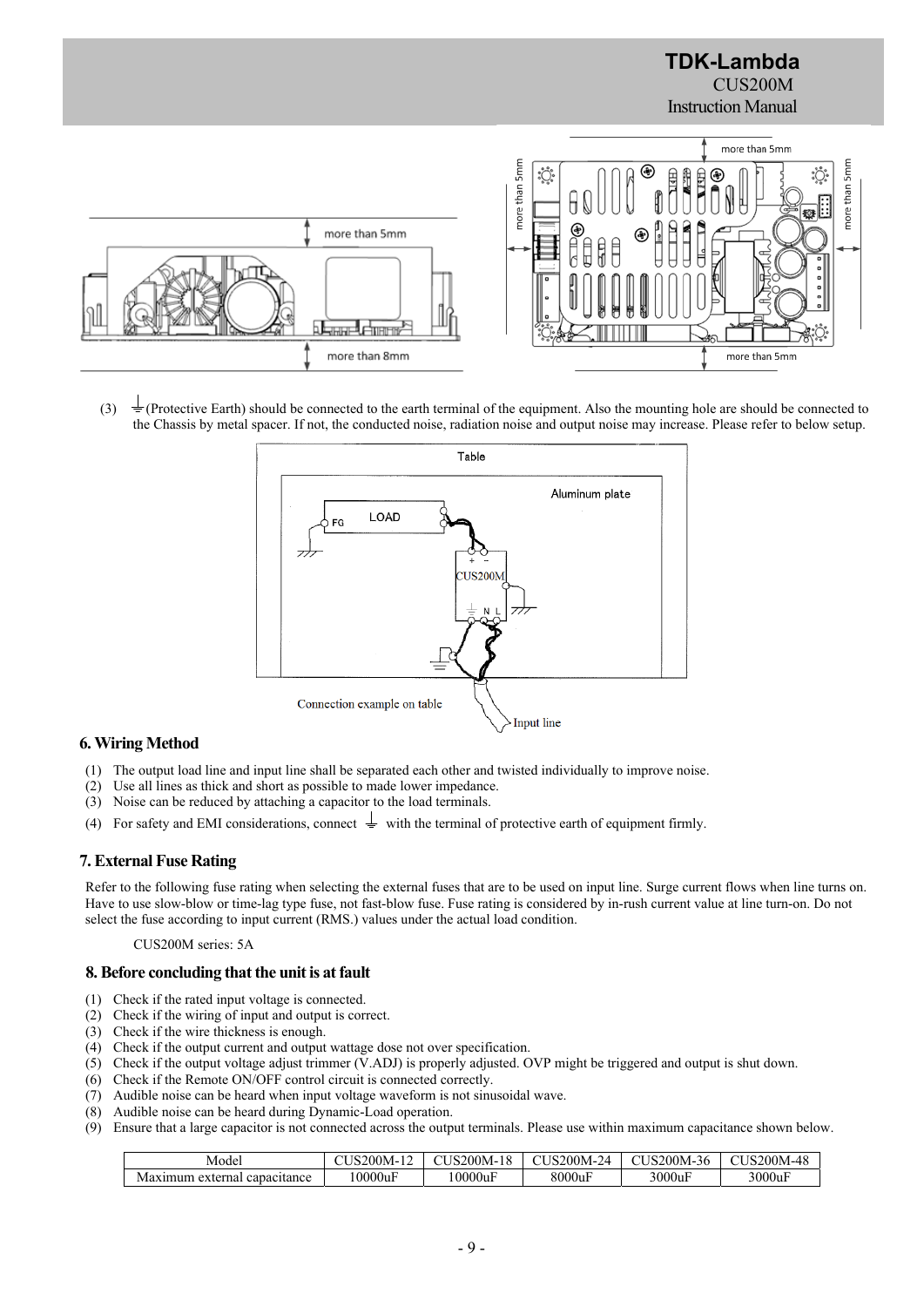**TDK-Lambda**  CUS200M Instruction Manual

# **9. Altitude**

CUS200M is safety approved for operation at below altitude.

- Up to 5000m by IEC62368-1 clearance requirement.

- Up to 4000m by IEC60601-1 clearance requirement.

Thermal evaluation should be considered for products operating at elevated altitudes above 2000m.

# **10. Block Diagram**



Standby power circuit: Flyback 115kHz (Typ).

# **11. Sequence time chart**



Input voltage ON/OFF sequence time chart Remote ON/OFF sequence time chart

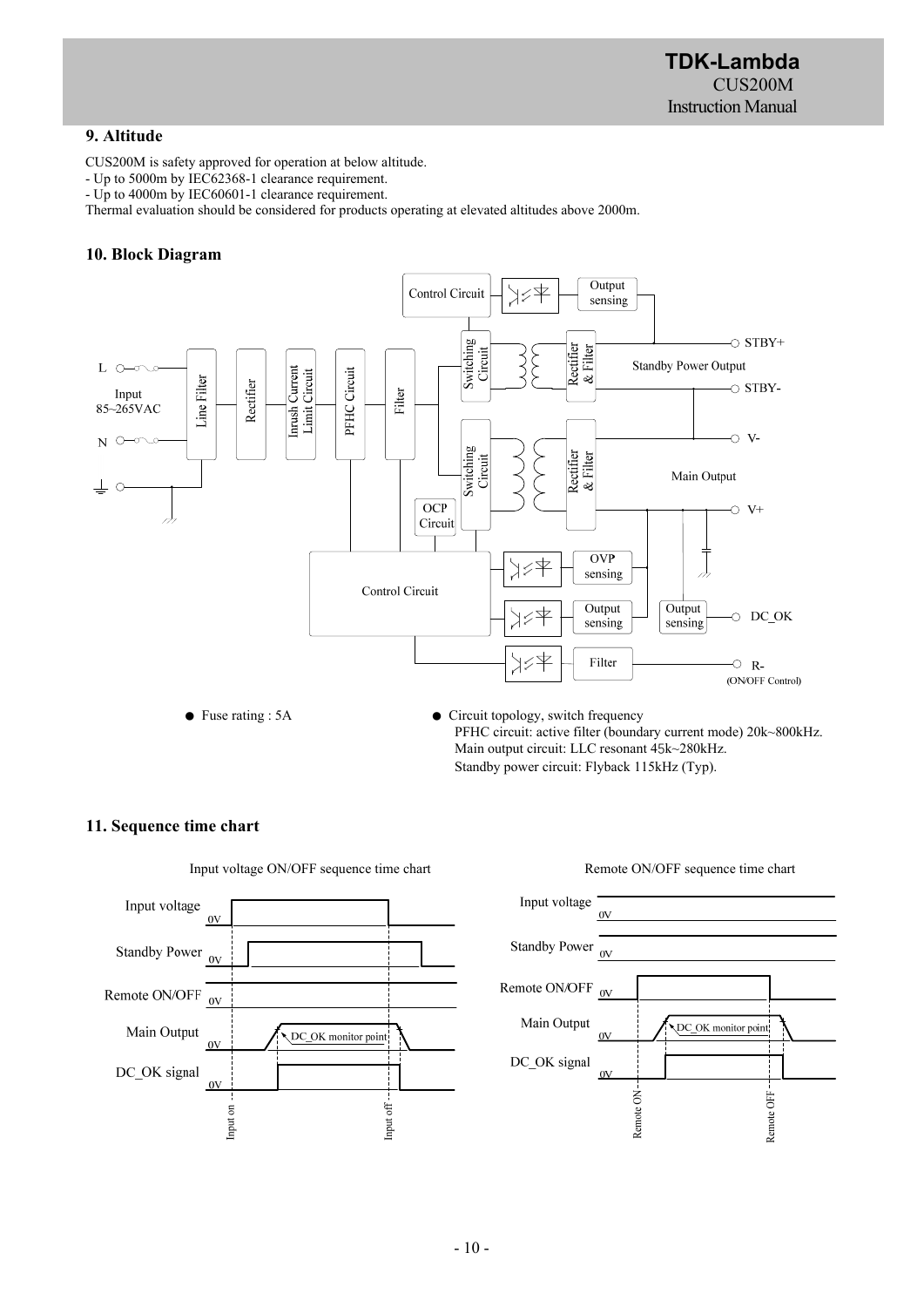# **TDK-Lambda**  CUS200M Instruction Manual



Main output OCP (latch) recovery sequence time chart (1) Main output OCP (latch) recovery sequence time chart (2)



Main output OCP (not latched) recovery sequence time chart Standby power OCP recovery sequence time chart